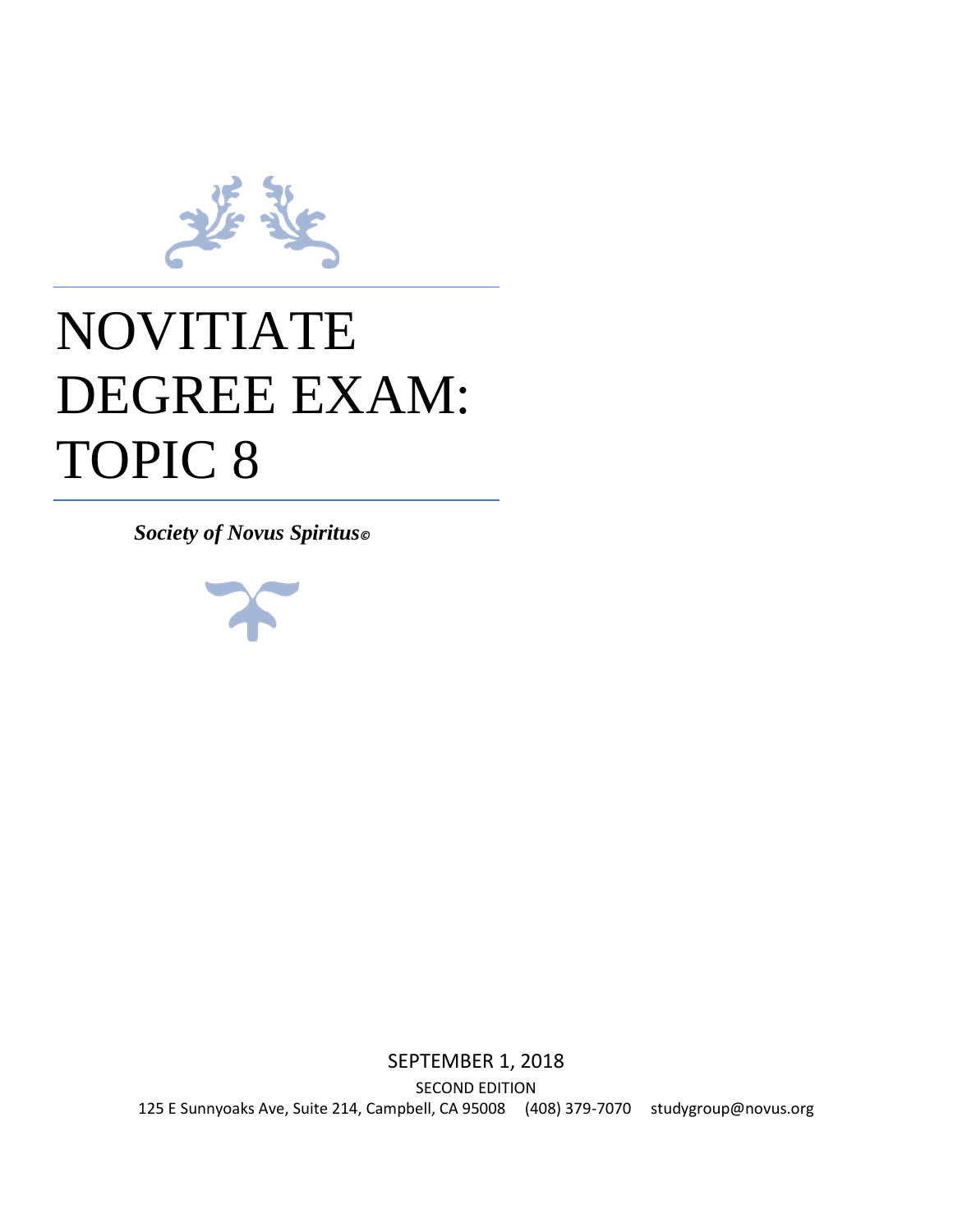| <b>Spiritual Philosophy (a)</b><br>[Topic 8 - Lesson One - pp. 1-10] | 5.<br>life?  | How do we explain the inequalities of |
|----------------------------------------------------------------------|--------------|---------------------------------------|
| What is the main reason we go to<br>1.<br>Church?                    |              |                                       |
|                                                                      | 6.<br>lives? | Why not blame God for our hard        |
|                                                                      | 7.           | How can we get rid of a phobia?       |
| 2.<br>What dogmatic controls do churches<br>push?                    | 8.           | <b>Describe the Other Side?</b>       |
| What aspects of our life did we choose?<br>3.                        |              |                                       |
| If God is all-loving and good, how could<br>4.<br>He make a devil?   |              |                                       |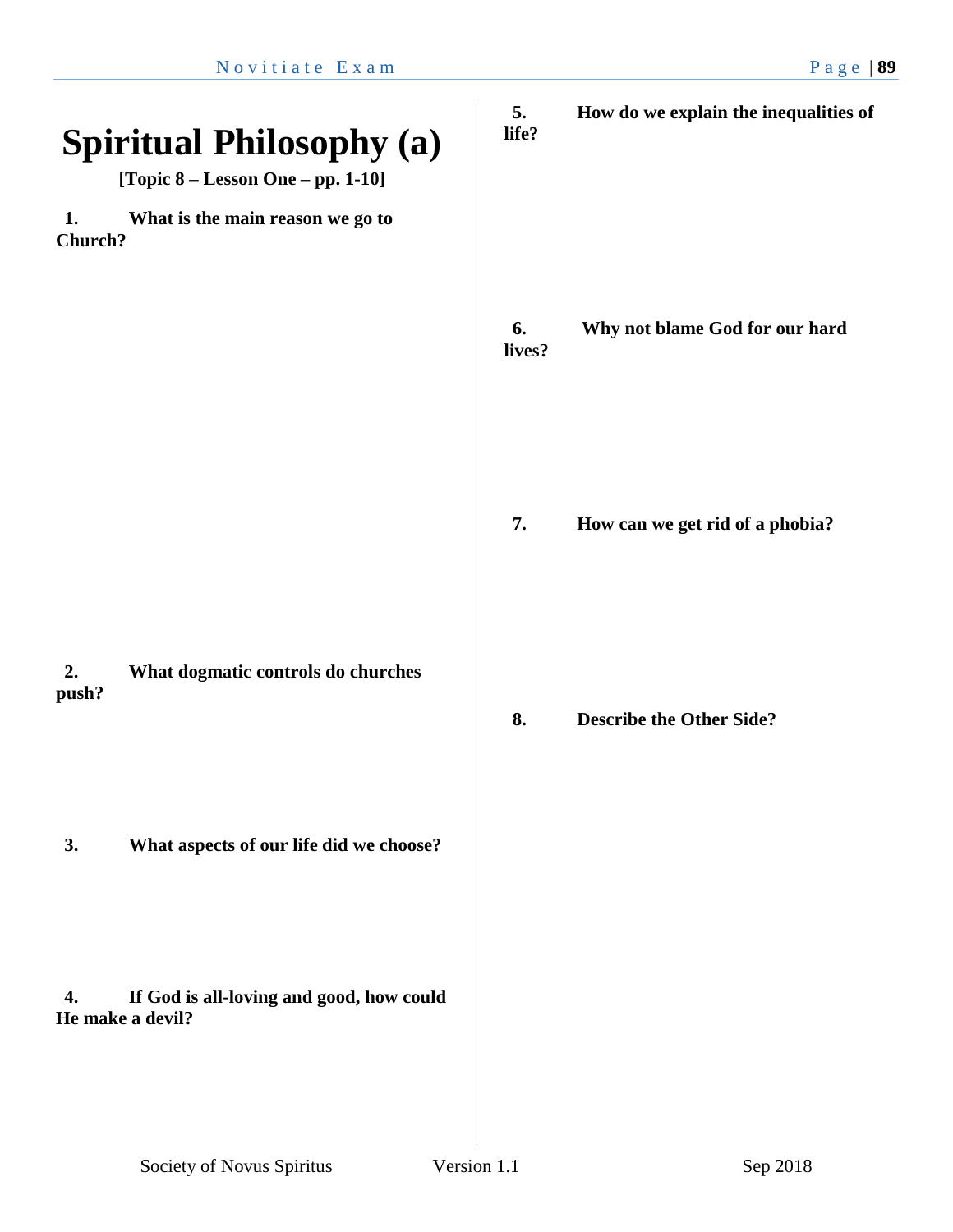#### **Definitions:**

**Psychic ability:**

**Sheol:** 

**True or False: ["T" for True, "F" for False.]**

- **1. We believe in Christianity and reincarnation. ( )**
- **2. If you do not do something maliciously with premeditation, then you should not feel guilty. ( )**
- **3. You can judge the act, and also the soul. ( )**
- **4. Every question that you ask can be answered. Three are no mysteries. God is not opaque and hidden. ( )**
- **5. Gnostics believe theology through reason. ( )**

**Discussion: (Choose Two - Identify by number.)**

- *1.* **Since God is an Equal Opportunity Employer giving us many changes to reincarnate to perfect our soul, explains all the inequalities of life. We go through many lifetimes. Once you embrace this knowledge of why you are here, you stop your life span of coming back and back.**
- *2.* **In knowing that everything that you go through is for your perfection, there is a sense of knowing instead of just randomly wandering through life.**
- *3.* **If God is omnipotent, all-loving, perfect and good, then He is not mean, nasty, vengeful and cranky. God is not humanized. The minute you put a vengeful, nasty god in there, you have lost Him.**
- *4.* **Loving yourself means "to get over yourself." Live your life with joy, allow yourself to be, and give sanction to yourself to be. The only sin is against yourself.**
- *5.* **By loving ourselves, we must have some righteousness to deal with the anger from hurt, etc.**
- *6.* **Do not be so concerned about who loves you, but be concerned about whom you love.**
- *7.* **Do not judge the person, but judge the judging. When we go to the Other Side, no one judges us but us.**
- *8.* **There is never a time when God is not there. God is constant and loving and always caring.**
- *9.* **Be a Beacon of Light. (Tenet IX: You are a Light in a lonely, Dark desert that enlightens many.)**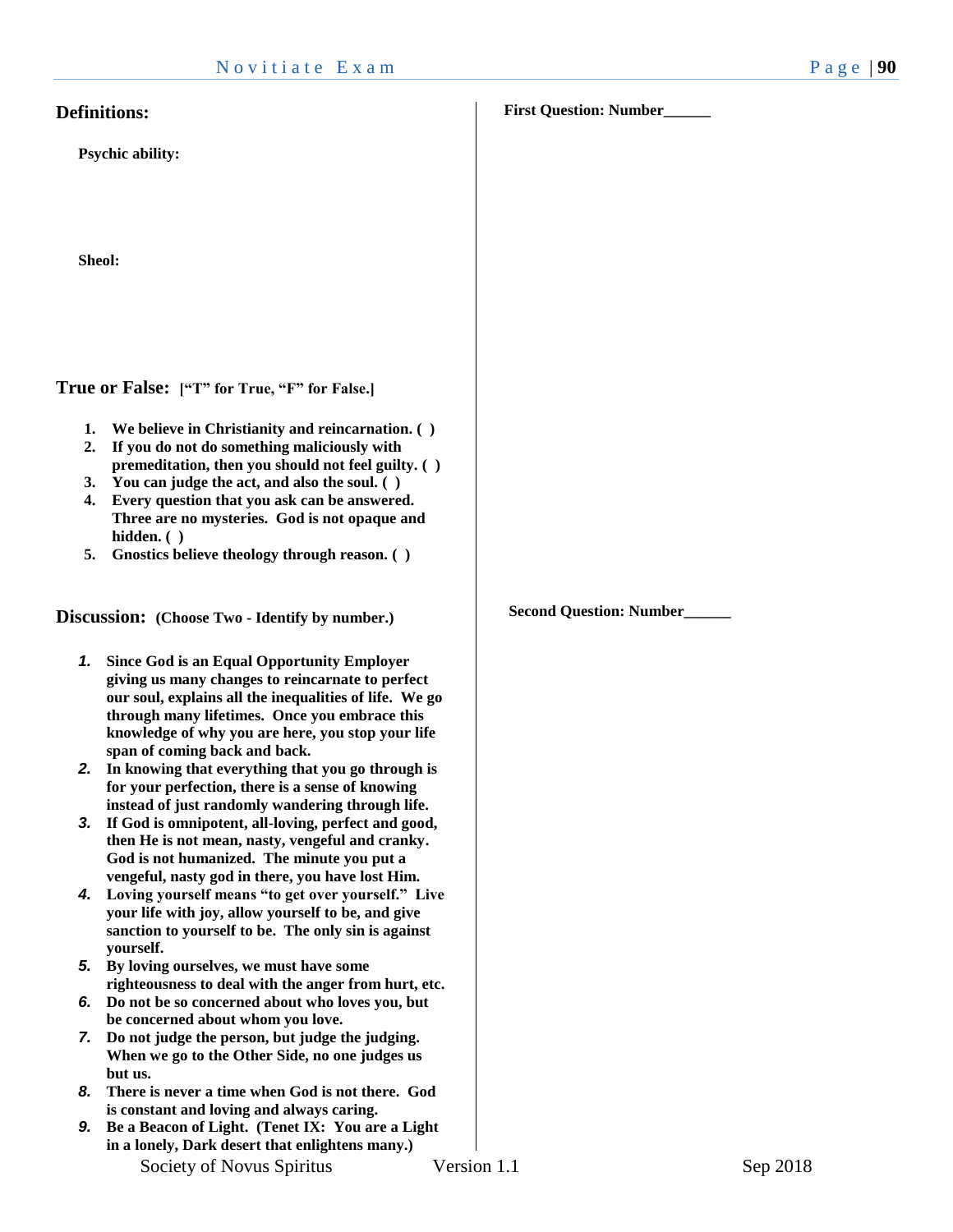| What does, "What God has joined<br>together, let no man put asunder," mean? |
|-----------------------------------------------------------------------------|
|                                                                             |
| White, Purple, Green, gold lights                                           |
|                                                                             |
|                                                                             |
|                                                                             |
| Why do some meditations make us cry?                                        |
| Why was Christ able to heal people?                                         |
|                                                                             |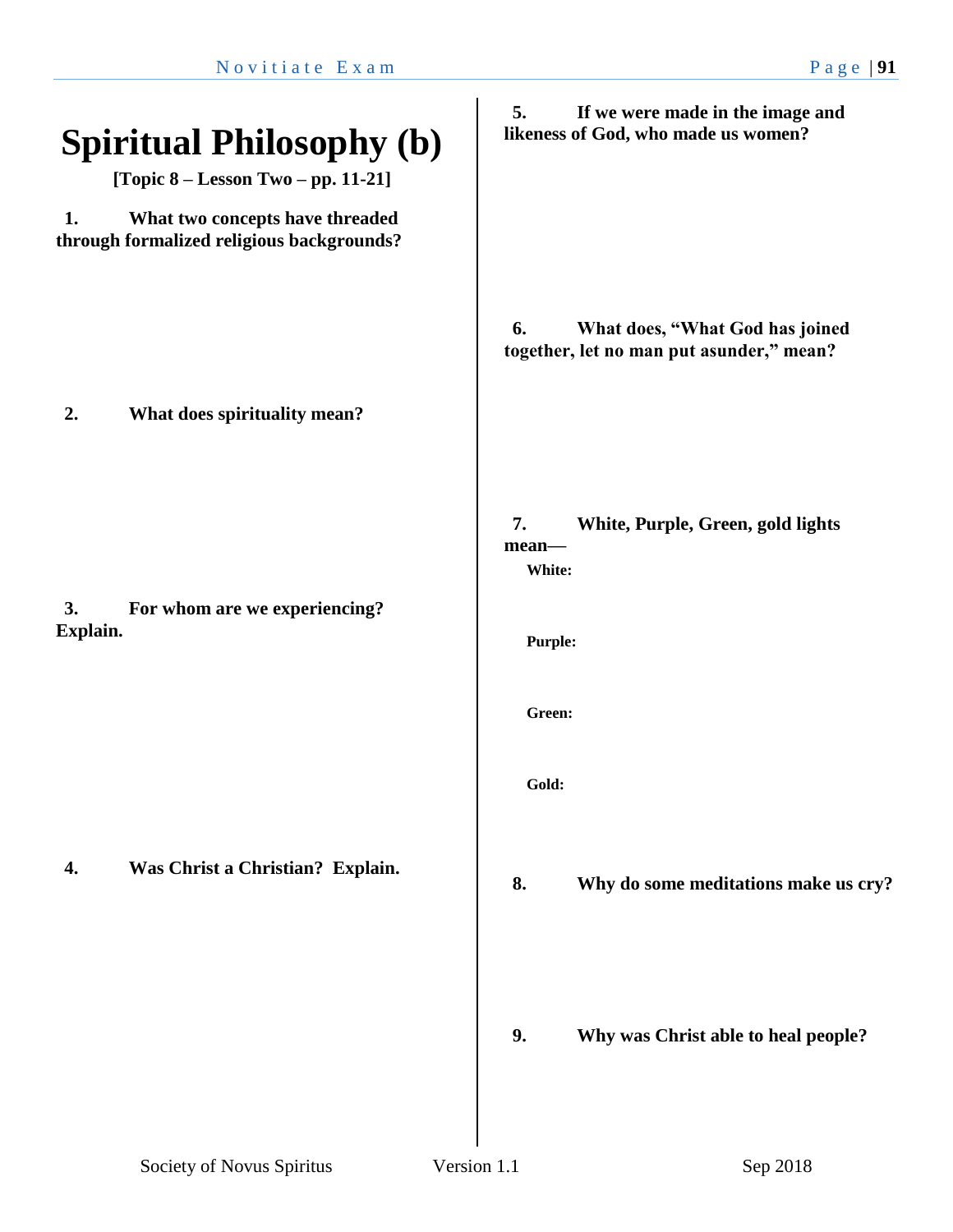#### **Definitions:**

**Aura:**

**Gnostic:**

**Agnostic:**

**True or False: ["T" for True, "F" for False.]**

- **1. Tithing makes us more spiritual. ( )**
- **2. There are only a few chosen people. ( )**
- **3. We can be religious without being religionistic. ( )**
- **4. We are a New Age Movement. ( )**
- **5. There is no such thing as a curse. ( )**
- **6. A Dark entity refers to the soul, not the skin. ( )**
- **7. Most of us Gnostics are on our last life. ( )**

**Discussion: (Choose Two - Identify by number.)**

- *1.* **God is on all sides. God can be any religion.**
- *2.* **There are many messiahs—Christ, Buddha, Mohammed. We all are our won messiah.**
- *3.* **The more psychic you become, the more spiritual you become. We are all born psychic and spiritual. Society discourages it: i.e. children with "imaginary" playmates.**
- *4.* **Love God. Do not fear God. We are not "Godfearing" people. We are "God-loving" people.**
- *5.* **Ignorance is a dangerous thing: prejudice, judgment, blind faith, etc. We are fighting ignorance.**
- *6.* **People cannot negate you when you speak from a point of reason and knowing.**
- *7.* **Your "White Plume" is your motive between you and God. That is all that can be judged. You are the one monitor of yourself.**
- *8.* **This philosophy is not for people who do not think. It will not be for everybody. A Gnostic is not going to believe it because someone says so. You are going to read about it, look it up, and figure it out for yourself. You say, "I am intellectually searching, and I can have the answer."**
- *9.* **God's mercy, love, forgiveness, and kindness is always omnipotently there for you. There is nothing so horrible that you could ever do that would make God hate you. We have got to forgive ourselves.**

**First Question: Number\_\_\_\_**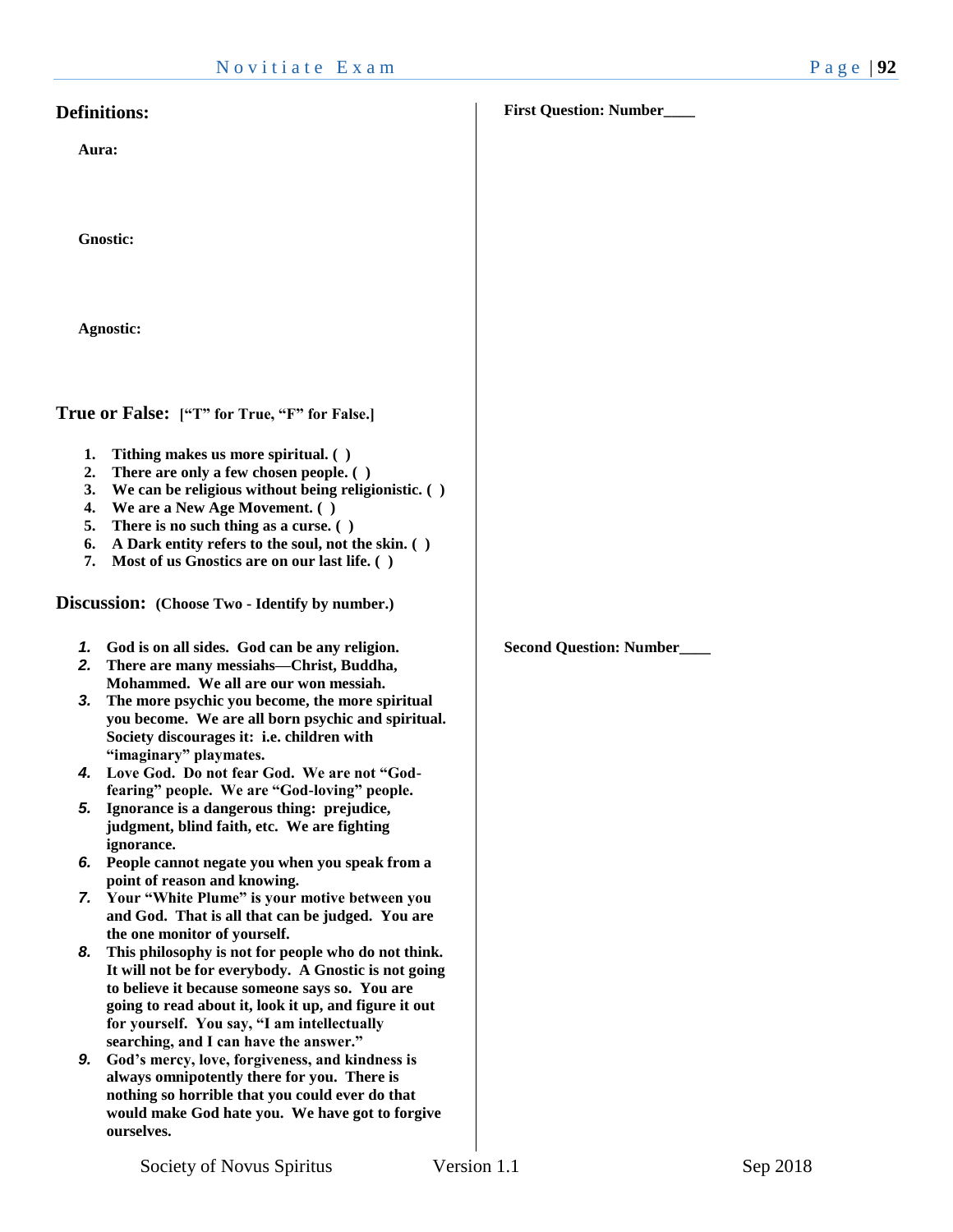| <b>Spiritual Philosophy (c)</b><br>[Topic 8 – Lesson Three – pp. 22-25] | On the cross, when Christ said,<br>4.<br>"Mother, behold Thy son," he was speaking to:           |
|-------------------------------------------------------------------------|--------------------------------------------------------------------------------------------------|
| How old is Gnosticism? Explain.<br>1.                                   |                                                                                                  |
|                                                                         | Do Dark entities ever go to the Other<br>5.<br>Side? Explain.                                    |
| What is the New Law that Christ<br>2.<br>brought?                       | Describe the process of death and how<br>6.<br>we go through the tunnel to the Other Side.       |
| 3.<br>What are the main concepts of<br><b>Gnosticism?</b>               |                                                                                                  |
|                                                                         | If a person says that they have read the<br>7.<br>Bible, does that make them an expert? Explain. |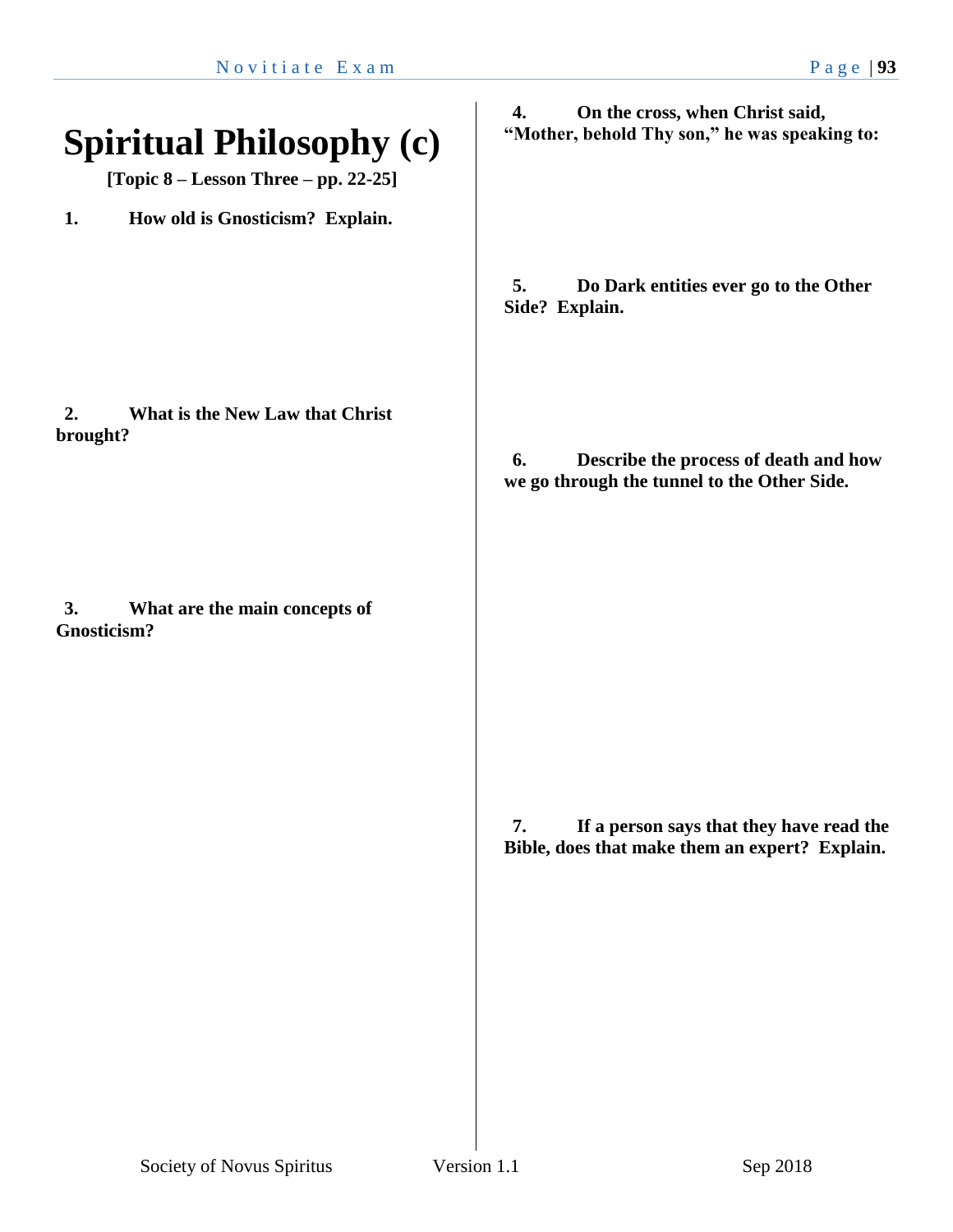- **1. St. Paul was a fanatical PR person who never knew Christ.** *Revelations* **was his psychotic dream. ( )**
- **2. Gnosticism is easy. ( )**
- **3. Gnosticism is logical and for thinkers. ( )**
- **4. Our souls have Divine genetics from God. ( )**
- **5. The feminine side, as compared to patriarchal churches, is the nurturing side. ( )**

**Discussion: (Choose Two—Identify by number.)**

- *1.* **Is some things are beyond our power to forgive, give it to God. If you cannot forgive yourself, remember your life has a track and you were meant to do certain things.**
- *2.* **In times of chaos, the main thing Gnostics have is fellowship with others who believe the same to gain grace. As our Lord said, "Two or more gathered together" to help and give grace to each other, gives power.**
- *3.* **Azna, the Mother side of God, is the Great Interceptor, the Miracle Worker who can intercept our Chart. Our Chart still holds, but there is lateral movement within it.**
- *4.* **The humanized god of vengeance and hate is a man-made false god. It is not a God of Love. God could never hate you. God believes in you, even if you do not believe in God. Everything in the Tenets of our Church is love, giving, caring, support, defense of family unit, peace, harmony, forgiveness, sanctity of marriage, the right justice of things.**
- *5.* **Some religions have made "Satan" and the "devil" bigger than God because that is all they talk about. They also made Christ god. He did not say, "Pray like this: My Jesus who is here on Earth." Christianity has forgotten Father God.**
- *6.* **We must profess and stand for what we are. Whatever religion you are, be a good one, but do not waffle. Do not be meek. "The meek shall inherit the Earth" was Christ joking, because that is all you will get.**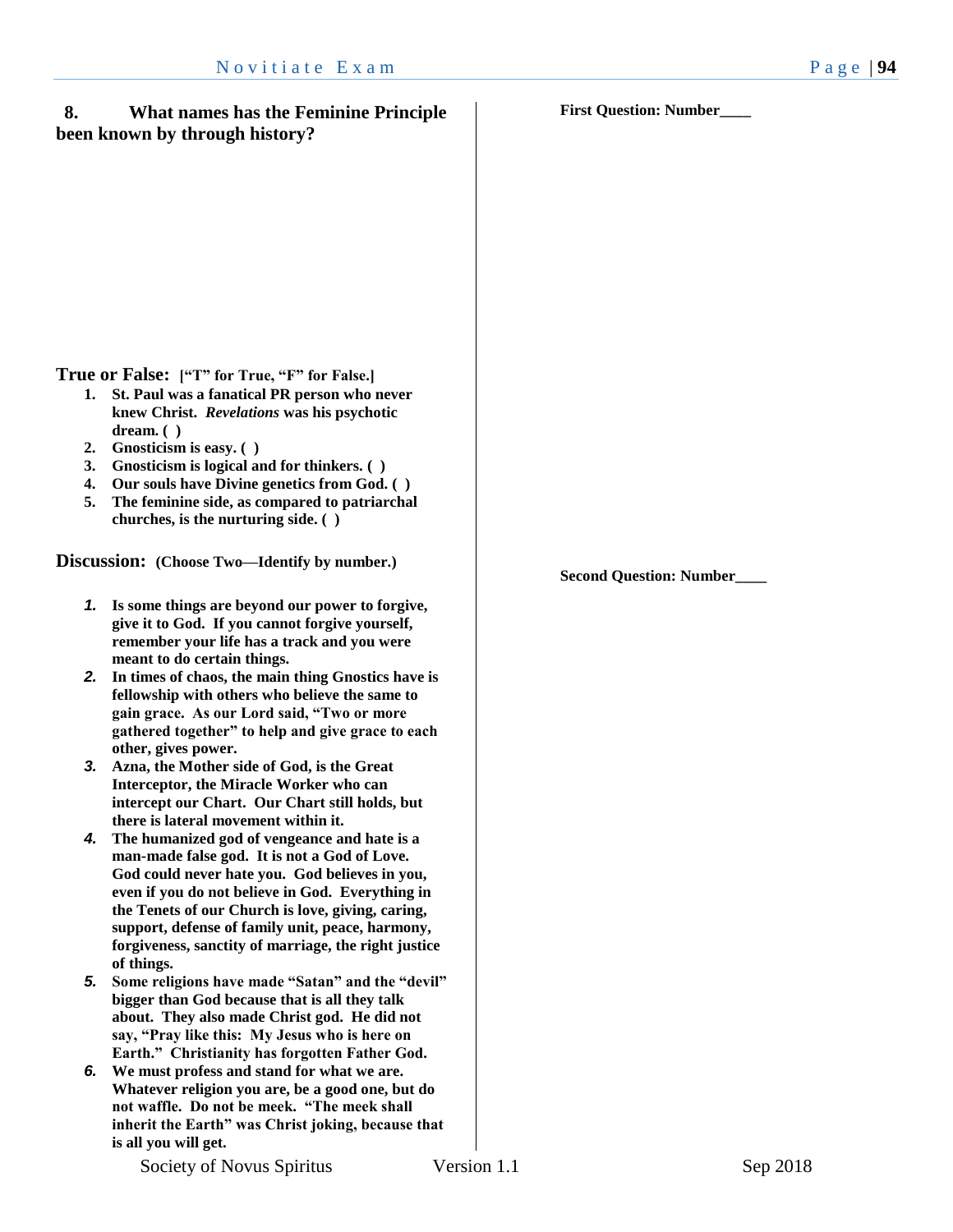| <b>Gnostic Christianity (a)</b><br>[Topic $8 -$ Lesson Four - pp. 27-33]                           | 5.<br>Does Gnosticism predate any church?<br>Explain.                                      |
|----------------------------------------------------------------------------------------------------|--------------------------------------------------------------------------------------------|
| 1.<br>Must we believe in Christ to get to<br>heaven? Explain.                                      |                                                                                            |
|                                                                                                    | What determines a male or female<br>6.<br>Guide?                                           |
| What fear traps do some churches use?<br>2.                                                        | 7.<br>The Bible says fornicators should be<br>killed, yet not to kill. How do these agree? |
| 3.<br>Is there an ecumenical Christian<br>Church for everyone, without guilt and fear?<br>Explain. | 8.<br>Why not fear God?                                                                    |
| Why do some Churches promote<br>4.<br>mysteries?                                                   | 9.<br>Who absolves us of our "sins"?                                                       |
|                                                                                                    | 10.<br>How do we know if something is bad?                                                 |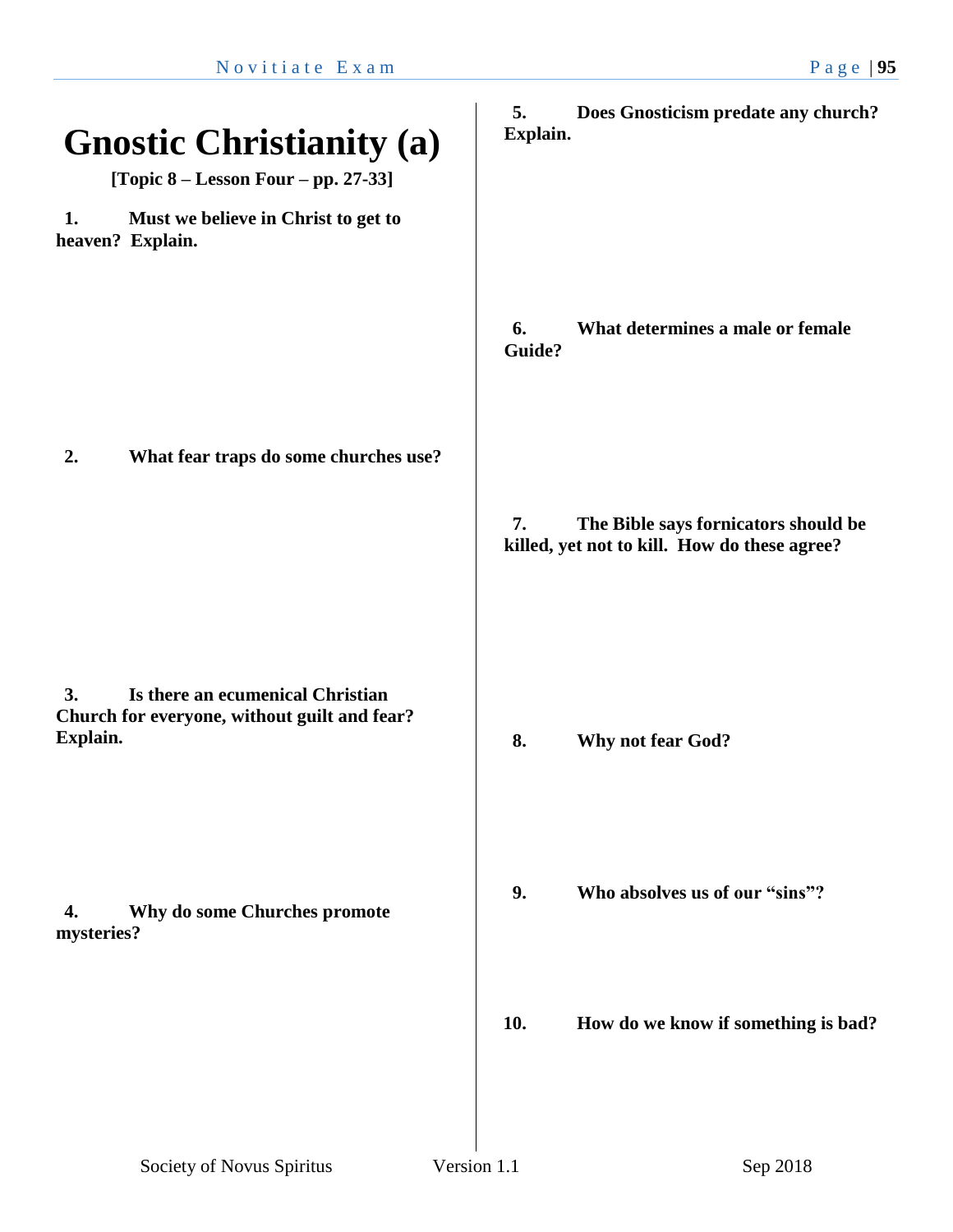# N o vitiate E x a m P a g e | 96 **11. How do we become more spiritual? Definitions: Religion**: **Salvation**: **True or False: ["T" for True, "F" for False.] 1. This planet in which we dwell is hell. ( ) 2. Religion is a mystery. ( ) 3. Anything that you can ask, can be answered. ( ) 4. It is better to make spiritual resolutions, such as loving yourself more, rather than only changing physical habits. ( ) 5. There is going to be an antichrist. ( ) 6. The fundamentalists were mad at Christ, as well First Question: Number\_\_\_\_\_ Second Question: Number\_\_\_\_\_**

Society of Novus Spiritus Version 1.1 Sep 2018

**which He experiences through us.**

**judge the judging.** 

**as us now, for promoting love. ( )**

**Discussion: (Choose Two - Identify by number.)**

**back.**

**else.**

**7. Most religions are occult—tell you how to live. ( )**

*1.* **This religion will only be for people who are elite, and who are finishing up and do not want to come** 

*3.* **Ours is a very human Church. God understands our humanness. We are the only part of God that is human. If you take the humanness away from us, then you are going to take away the emotion** 

*4.* **True Christianity and judgmentalness are not consistent. Christ said, "You without sin throw the first stone. Judge not that ye be judged." We** 

*2.* **Do not let any man rule you. Do not put the salvation of your soul into the hands of anyone**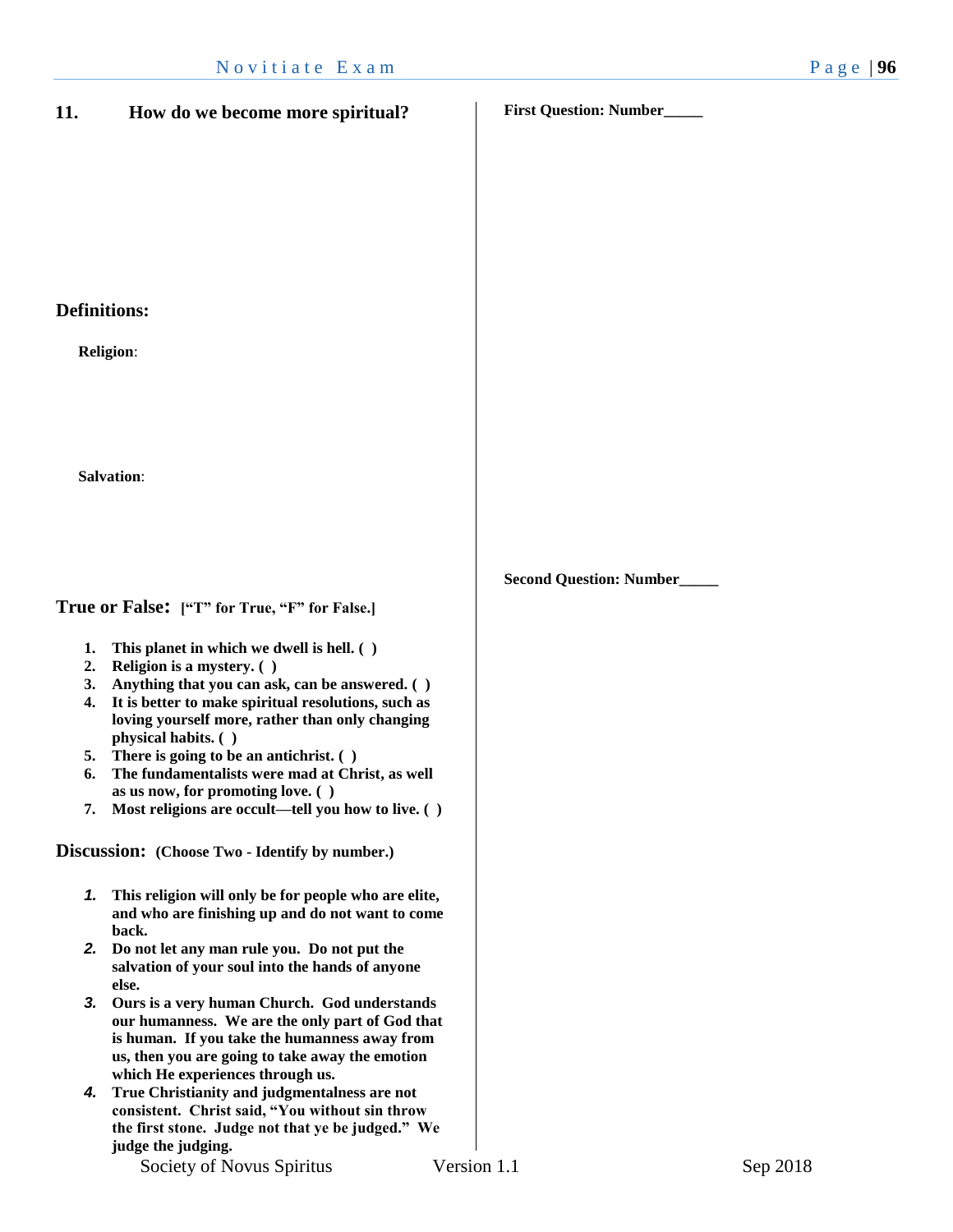## **Gnostic Christianity (b)**

**[Topic 8 – Lesson Five – pp. 34-40]**

**1. Compare the Christ of History versus the Christ of Faith.** 

> **3. Compare how communion originated, to our belief of Communion.**

**2. Why do Churches not want us to think?**

*Our Communion Prayer: [For your reference.] Dear Father and Mother God—We ask you to witness this Communion which is a symbol of finding our God-Centeredness and Christ-Consciousness. In doing this action of taking bread and wine, we are impressing on our higher consciousness that we are dedicating our lives to God's will. The symbol of this Communion for us through Novus Spiritus means we wish to be born into the New Sprit of true spirituality and let go of all the guilt and karma of our past lives and start fresh and new. From this time forward, we will be on track fulfilling our Themes and walking with the Blessed Aura of God's Light. We do this as an activation of our will to symbolize to ourselves and the world that we walk in grace and free of all negativity. We ask this in Your name. Amen.*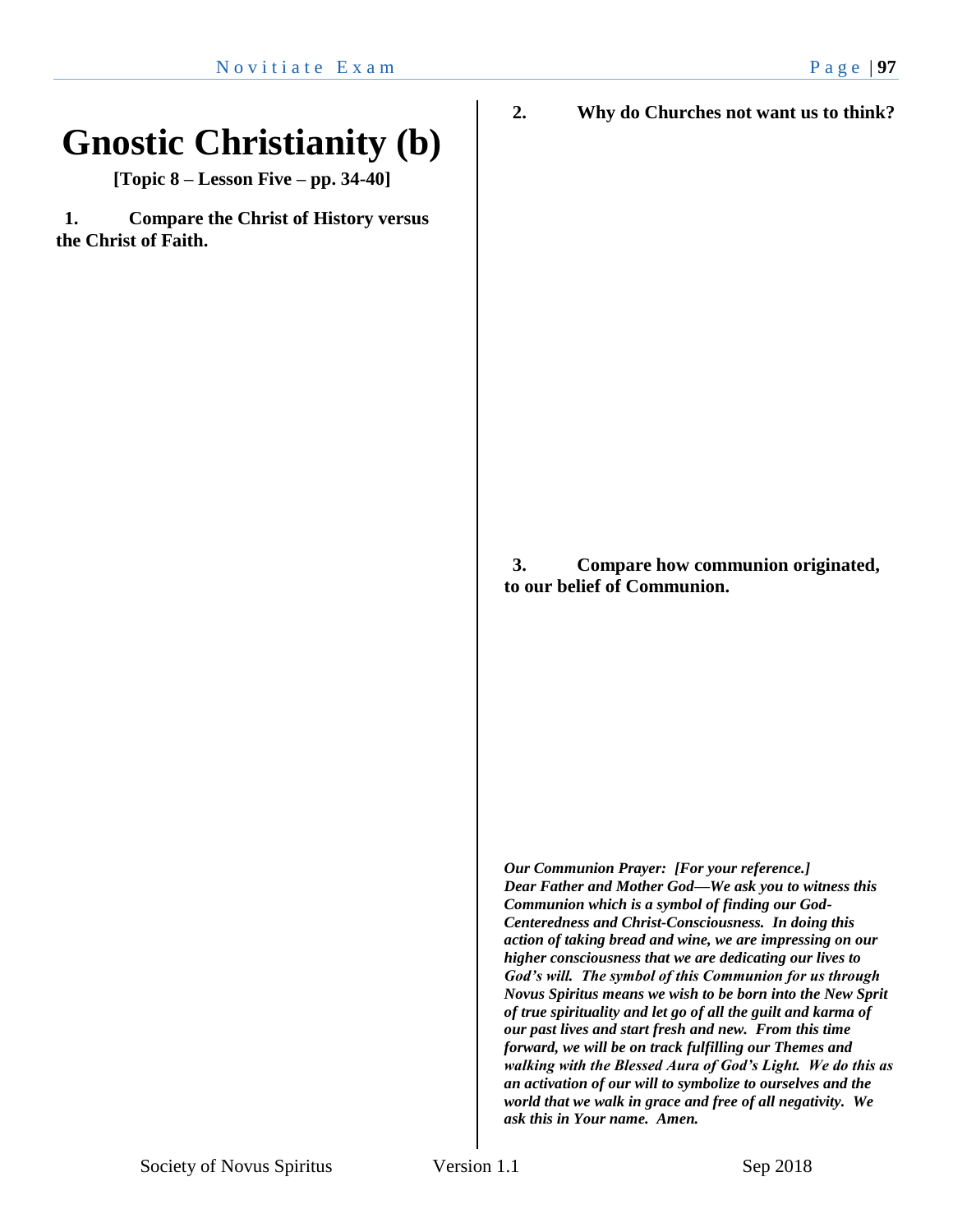- **1. We must be our own conscience. We think and have knowledge and do not believe "on faith." ( )**
- **2. We can't be Christian by getting angry and judging the acts of people. We must love every one. ( )**
- **3. Some people, out of ignorance, believe that psychic ability is not consistent with Christianity. ( )**
- **4. A holy-card face is a spiritual person. ( )**
- **5. The only time we should have guild is if we maliciously intended to hurt someone. ( )**
- **6. The White Light protects us from empathy. ( )**
- **7. We can program to have a quick, easy death. ( )**
- **8. To separate yourself from the Christ-Consciousness and God's Divine Love lets negativity come in. ( )**

**Discussion: (Choose Two - Identify by number.)**

- *1.* **Laughter is great for physical and spiritual healing. You want to evolve to where things do not bother you.**
- *2.* **This religion will not save your soul, but it will make your soul worth saving, stopping guilt and hurt.**
- *3.* **Novus Spiritus is a living, breathing, giving Church. We must actively and conglomerately help each other. It is a test to see how much we will give, as our brother's keeper.**
- *4.* **Everything we do in life should be for people or for God. You come here to perfect for yourself and your God-Center and feed that data back to the Divine Source. Say, "I am doing this for God. This day is for You."**
- *5.* **There is nothing wrong with saying, "This world is really, really rotten. " But we have to say, "We are going to make it through it." If is it not rough, you do not learn.**
- *6.* **This whole Gnostic Mission is far wider than any of us realize. Everyone on the Other Side is observing this to see what happens, to see how people react, and what they will do. It has been started so many times before. This Mission is very important. This is the time to really make or break it. There should be a world without gilt. As you go about your daily life, there are thousands and thousands of entities watching you. Everybody on the Other Side is watching us to learn from what we do. Mother and Father God also observe.**

**First Question: Number\_\_\_\_**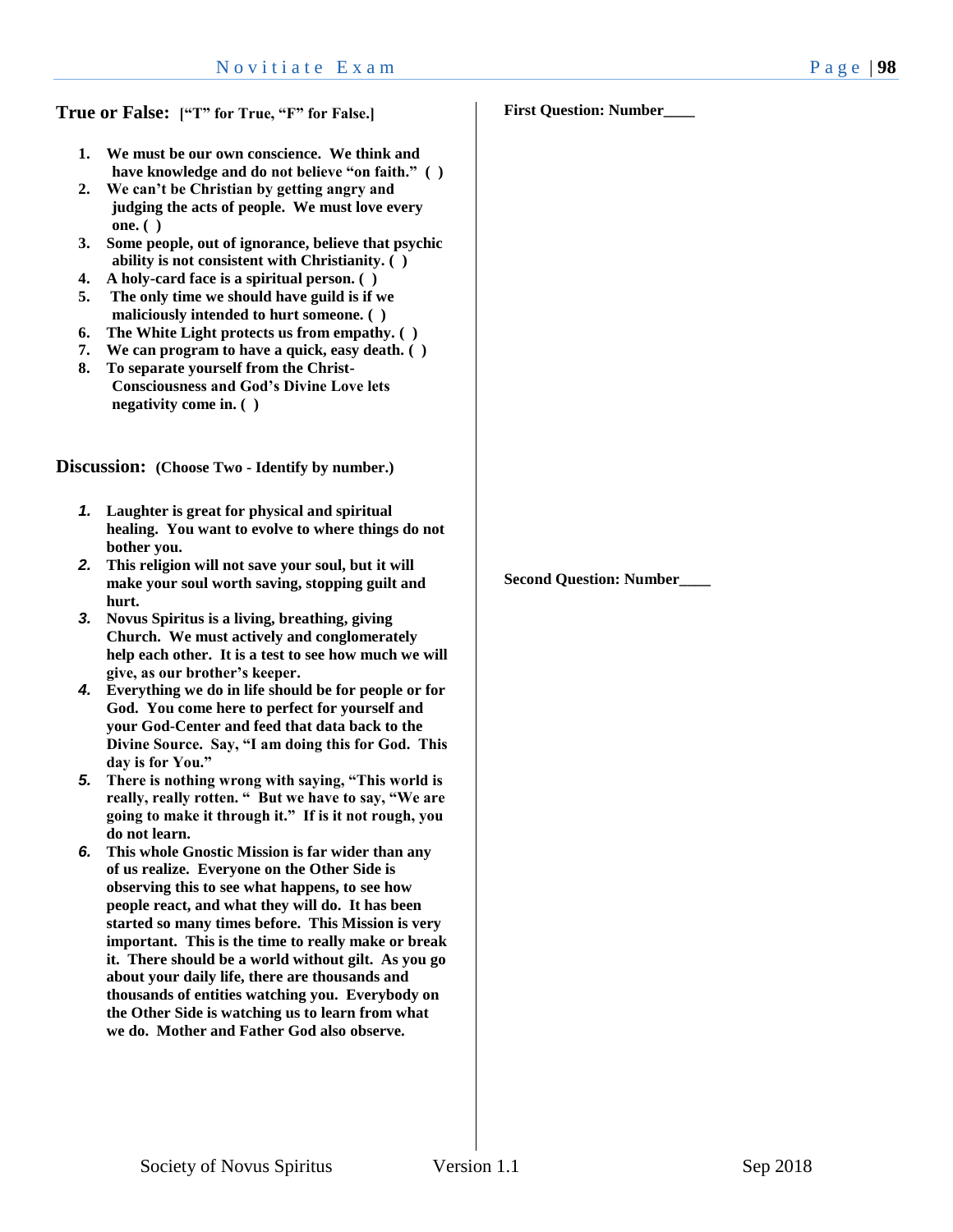| <b>Gnostic Christianity (c)</b><br>[Topic $8 -$ Lesson Six - pp. 41-46]        | 3.<br>Why and for what do we pray to Azna?           |
|--------------------------------------------------------------------------------|------------------------------------------------------|
| Why did Christianity become more<br>1.<br><b>Patriarchal than Matriarchal?</b> |                                                      |
|                                                                                | For what then do we pray to Father<br>4.<br>God?     |
| Why is the Feminine Principle rising?<br>2.                                    | <b>What were Christ's two</b><br>5.<br>commandments? |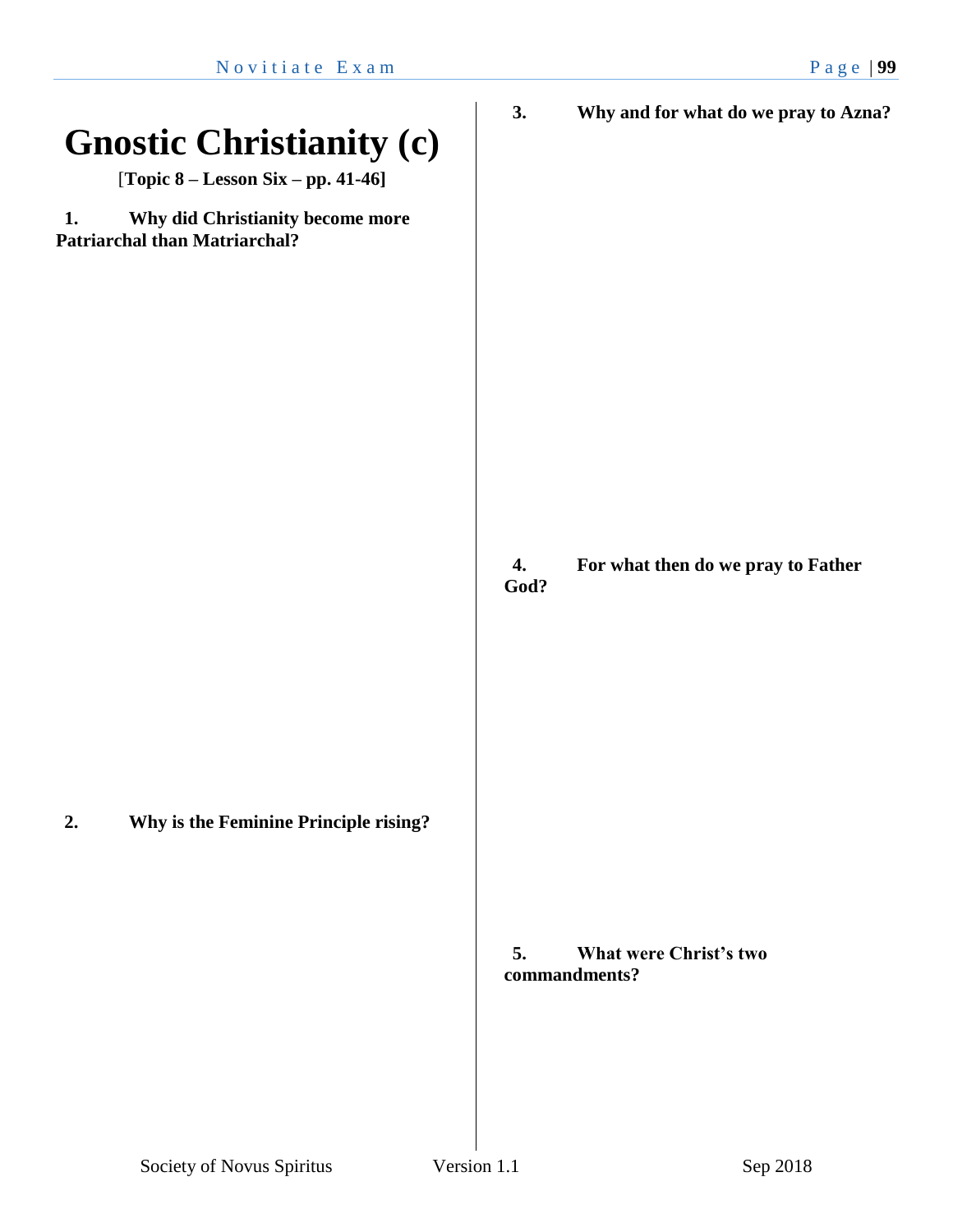#### **6. Explain how Christ did not deify himself.**

**First Question: Number\_\_\_\_**

**True or False: ["T" for True, "F" for False.]**

- **1. Your own soul audits itself. ( )**
- **2. You can't get under someone's karmic Dome. ( )**
- **3. Our motto is "Think!" ( )**
- **4. Be discerning, be caring, be watchful. ( )**
- **5. The Jews think Christ is their messiah. ( )**
- **6. Dark entities recycle into life after life not going to the Other Side. That would be hell for us. ( )**
- **7. We do not have a fear tactic to bring people to Church, only the power and grace we receive. ( )**

**Discussion: (Choose Two—Identify by number.)**

- *1.* **In coming to Church on Sunday, more important than any threat of hellfire, brimstone, damnation or sin, the power of coming together is observed. We ascend to grace.**
- *2.* **There can be such depth to human suffering, but "Within your weakness, there lies your strength sleeping." Hard times temper the soul. They make you stronger.**
- *3.* **In all the loss and pain, you have got to find some sense of humor. Things get so bad, you have to laugh. Life at best can be hell, but there is such humor in hell.**
- *4.* **Sylvia is living an Example Life; we learn from her example. Some people believe, "If you are psychic, you are supposed to be God." If that were the case, we would have a perfect life and win the lottery and have no problems.**
- *5.* **Francine said, "Christ is so pleased with your Gnosticism. The reason for this, Sylvia, is because you and your religion and your people are doing what his message truly wanted to be."**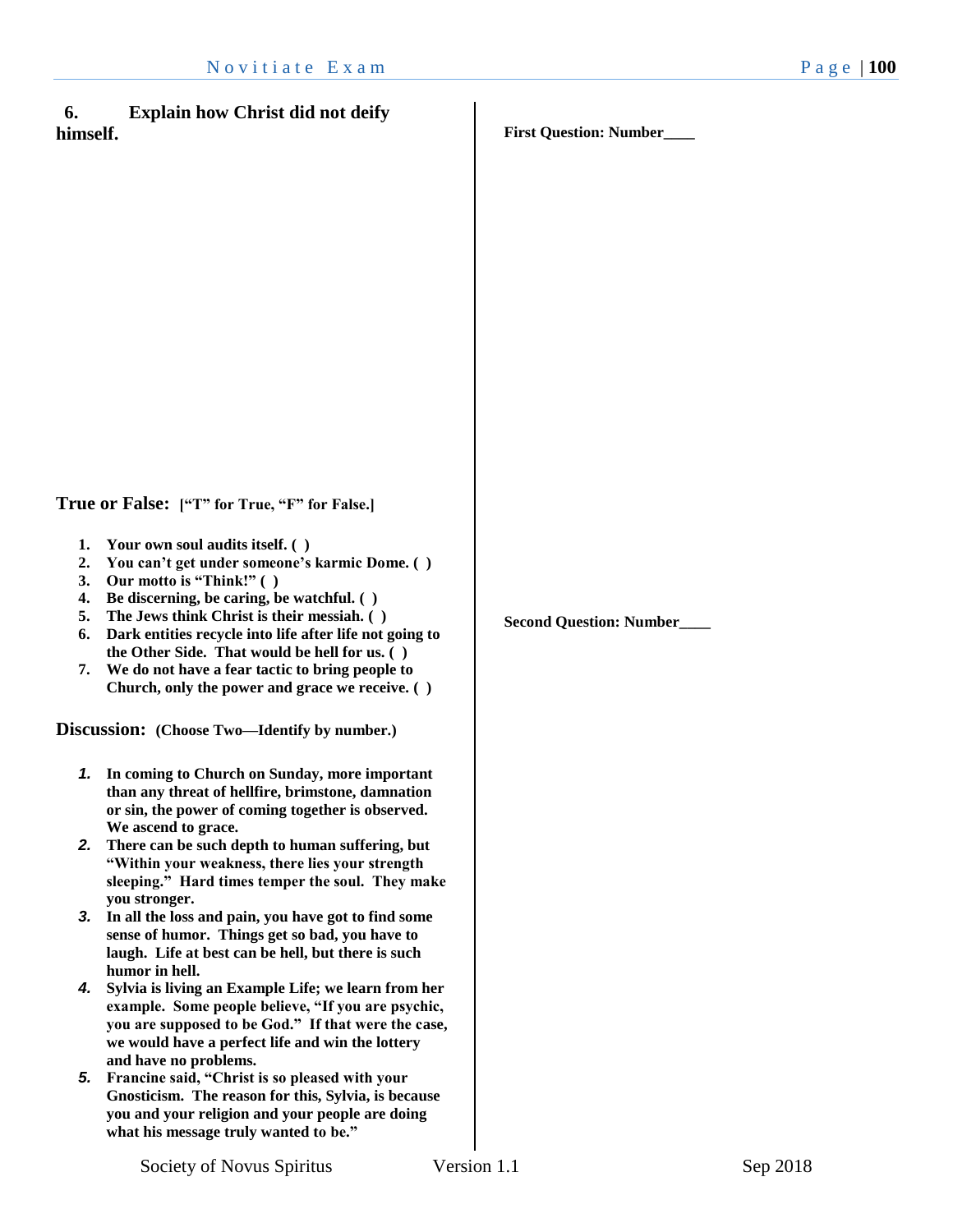### **Gnostic Christianity (d)**

[Topic  $8 -$  Lesson Seven – pp. 48-54]

**1. Validate psychic ability found in the Bible.**

**2. Who made the Ten Commandments?**

**3. How can we get fundamentalists to understand our philosophy?**

**4. Describe the transition of the acceptance of female prophets 10,000 years ago to today's non-acceptance of prophesy or psychics.**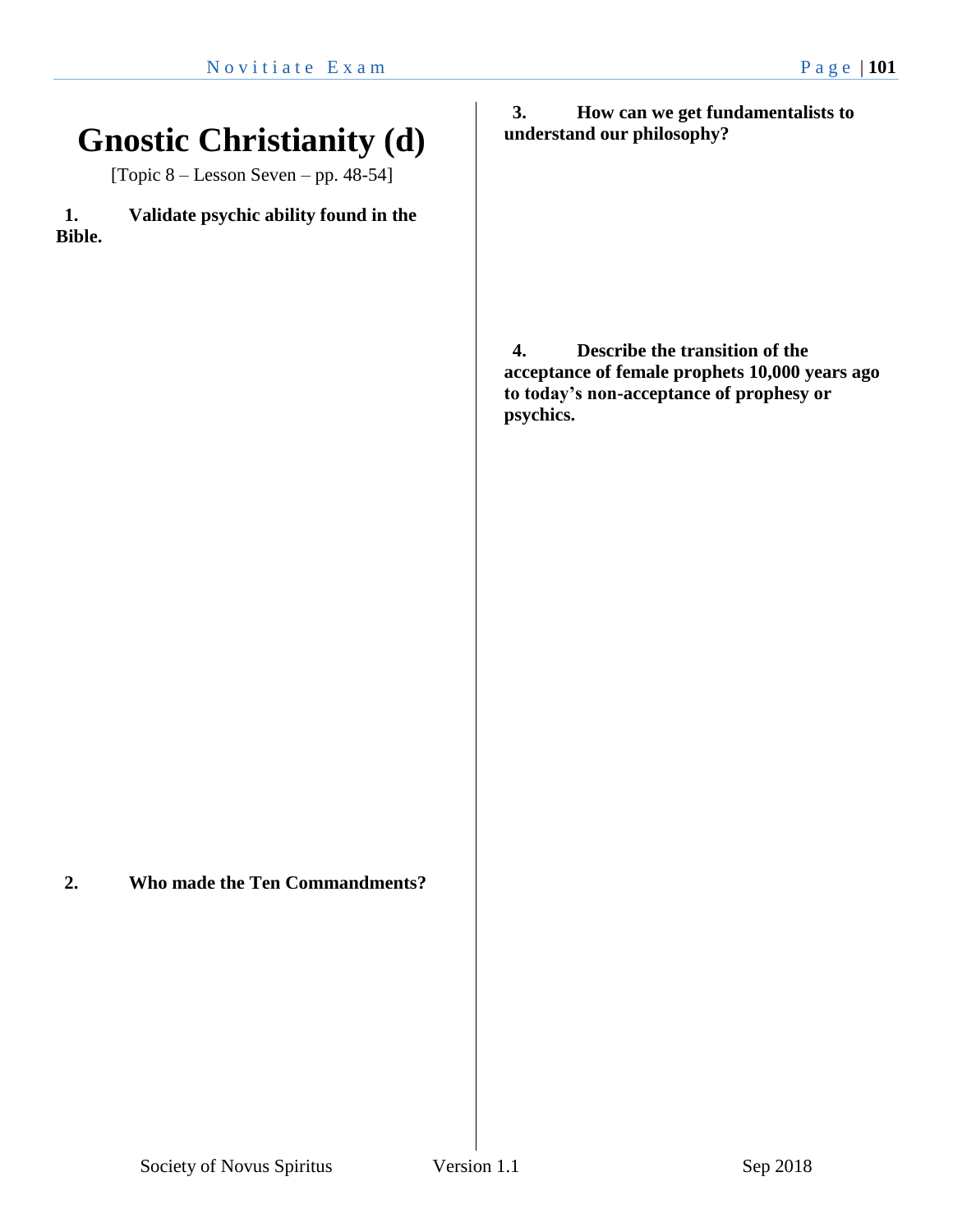**5. How can we get psychic answers?**

**First Question: Number\_\_\_\_**

**Second Question: Number\_\_\_\_**

**True or False: ["T" for True, "F" for False.]**

- **1. Psychic and spiritual are synonymous. ( )**
- **2. Christians should condemn and judge. ( )**
- **3. AIDS is the wrath of God. ( )**
- **4. We learn about loving by doing it/not saying it. ( )**
- **5. There is only one person you have to perform for, and that is God, not the praise of someone else. ( )**
- **6. Our Lady of Fatima appearance was Azna. ( )**
- **7. We are an interdenominational Church. ( )**

**Discussion: (Choose Two—Identify by number.)**

- *1.* **Every religion is based on a psychic, a prophesy happening, a prophetic insight.**
- *2.* **(Tenet XIII—God does not create the adversities in life. By your own choice they exist to aid in your perfection.) It is very, very responsible, evolving and spiritual to believe the way that we do. We wrote our Chart to perfect through hard times.**
- *3.* **There is no absolute truth except your own gutlevel truth, not anyone else's. We have a Universal Truth that God is love, is sanctioning, forgiving, omnipotently there and unchanging. Other than that, there are no absolutes. We have got to make our lives more simple, not complex.**
- *4.* **You are not going to find God in any religion. You have got to go in with Him [inside of you.]**

Society of Novus Spiritus Version 1.1 Sep 2018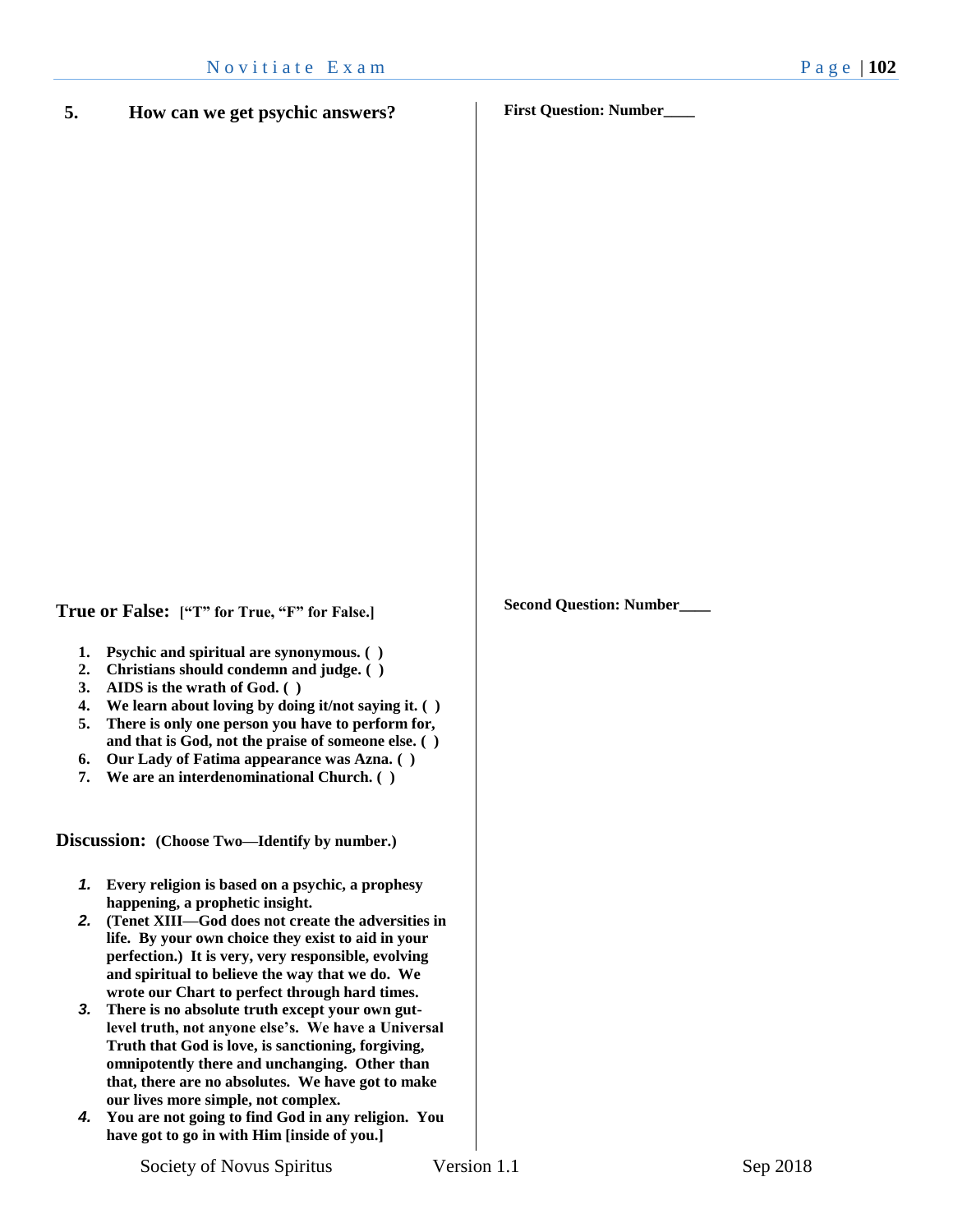### **Gratitude, Loyalty, Commitment (a)**

**[Topic 8 – Lesson Eight – pp. 55-59]**

**1. How do we become more spiritual?**

**2. Should we do good works for ourselves? Why?**

**3. Does God forgive us of our wrongs? Explain.**

**4. What is the benefit of living our life by gratitude and loyalty?**

**5. Who should we be loyal to?**

**True or False: ["T" for True, "F" for False.]**

- **1. Negativity spreads slower than positivism on this planet. ( )**
- **2. Fundamentalists promote devil, fear, judging. ( )**
- **3. There are many White Light Entities and Gnostics in this country, Kenya, and even in Europe. ( )**
- **4. Mean people live longer than good people, but positive people have a happier life. ( )**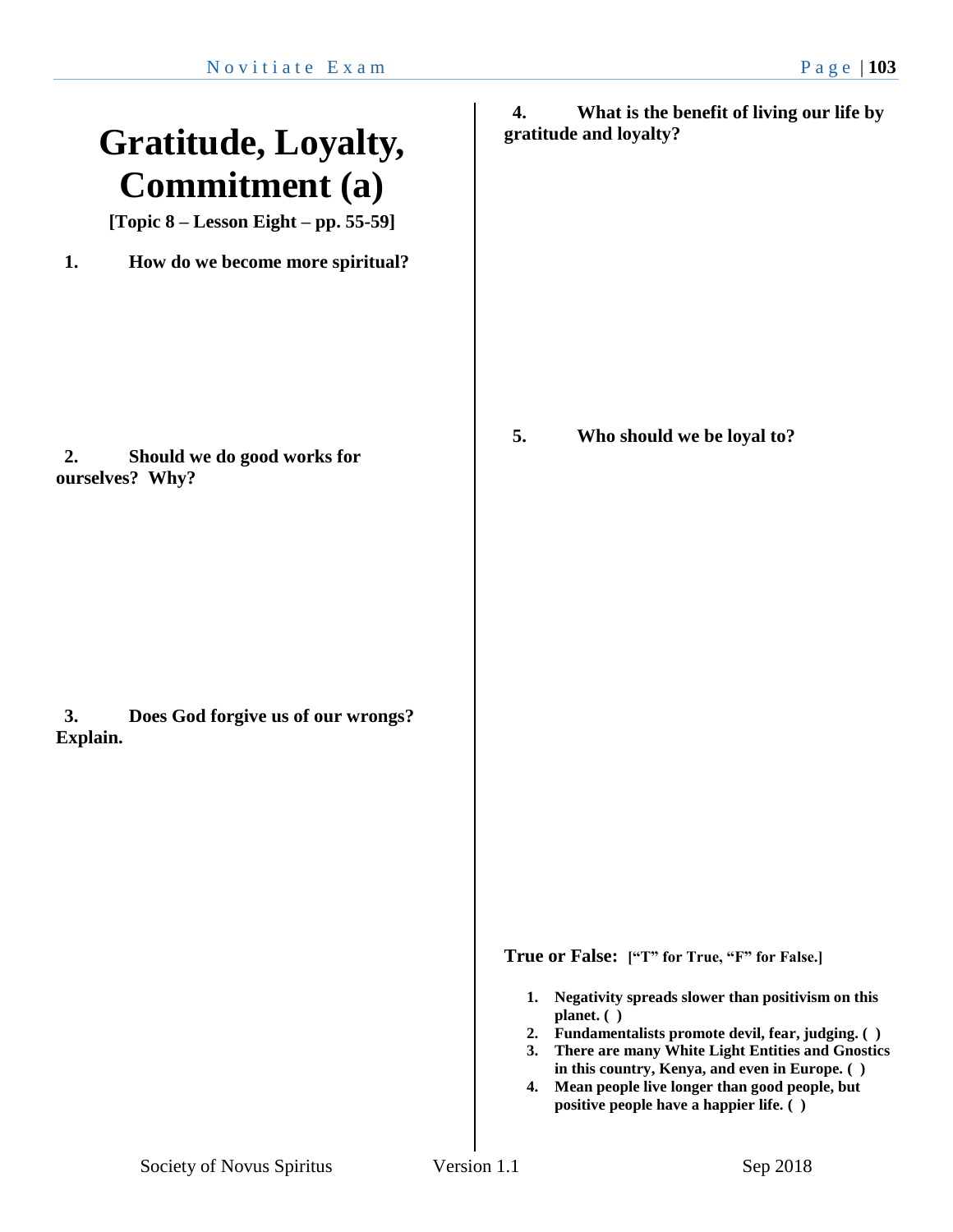#### **Second Question: Number\_\_\_\_**

**Discussion: (Choose Two—Identify by number.)**

- *1.* **People are like a desert that needs water. They are so thirsty for our beliefs. They do not have anyone who cares for them. They are isolated and seem to be alone.**
- *2.* **Now is the time to declare ourselves. We must stand firm and fight for what we believe.**
- *3.* **When you are imbued with the Holy Spirit, you do not get tired; you get a little weary, but you do not get tired.**
- *4.* **We do not believe in converting people, but in helping them by letting them know how much God loves them.**
- *5.* **Ingratitude makes a person walk on the Dark side. That is what we call "the crippling of the soul." A tiny soul does not cast a very large shadow. Because a person had a tough life does not give them the right to be mean or cruel.**
- *6.* **We can have joy in our aloneness.**
- *7.* **Tell people you love them and how you feel. If you really feel that someone is beautiful, tell them. Beauty is what emanates from the soul. It is what comes forward. Compliment if you sincerely mean it; men are far more sensitive than women are.**
- *8.* **Describe what you have to be grateful for. [Not necessarily monetary, but a way of life—simple things.]**

**First Question: Number\_\_\_\_**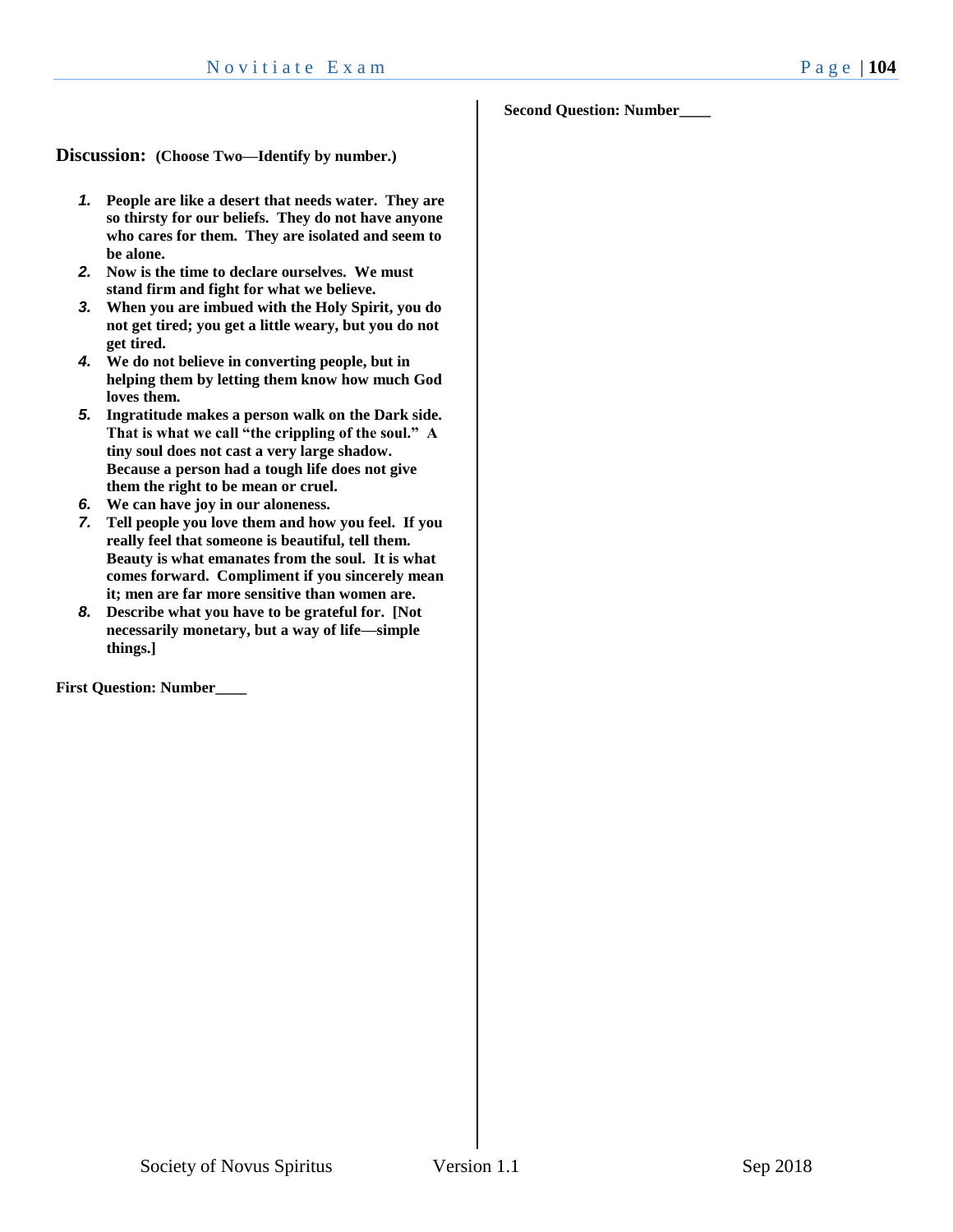### **Gratitude, Loyalty, Commitment (b)**

**[Topic 8 – Lesson Nine – pp. 60-66]**

**1. What is the general purpose/loyalty of life?** 

**2. We say, "Any question that we consent to ask, can be answered." And Christ said:**

**3. Beware of psychics who:**

**4. Does it matter if everyone falls away from you, if you are loyal to you? Explain.**

**5. If one does not believe in God, does that mean they will not be saved? Explain.**

**6. What is the benefit of loving God then?**

- **7. What do the three circles of Novus mean?**
- **8. To whom do we have these?**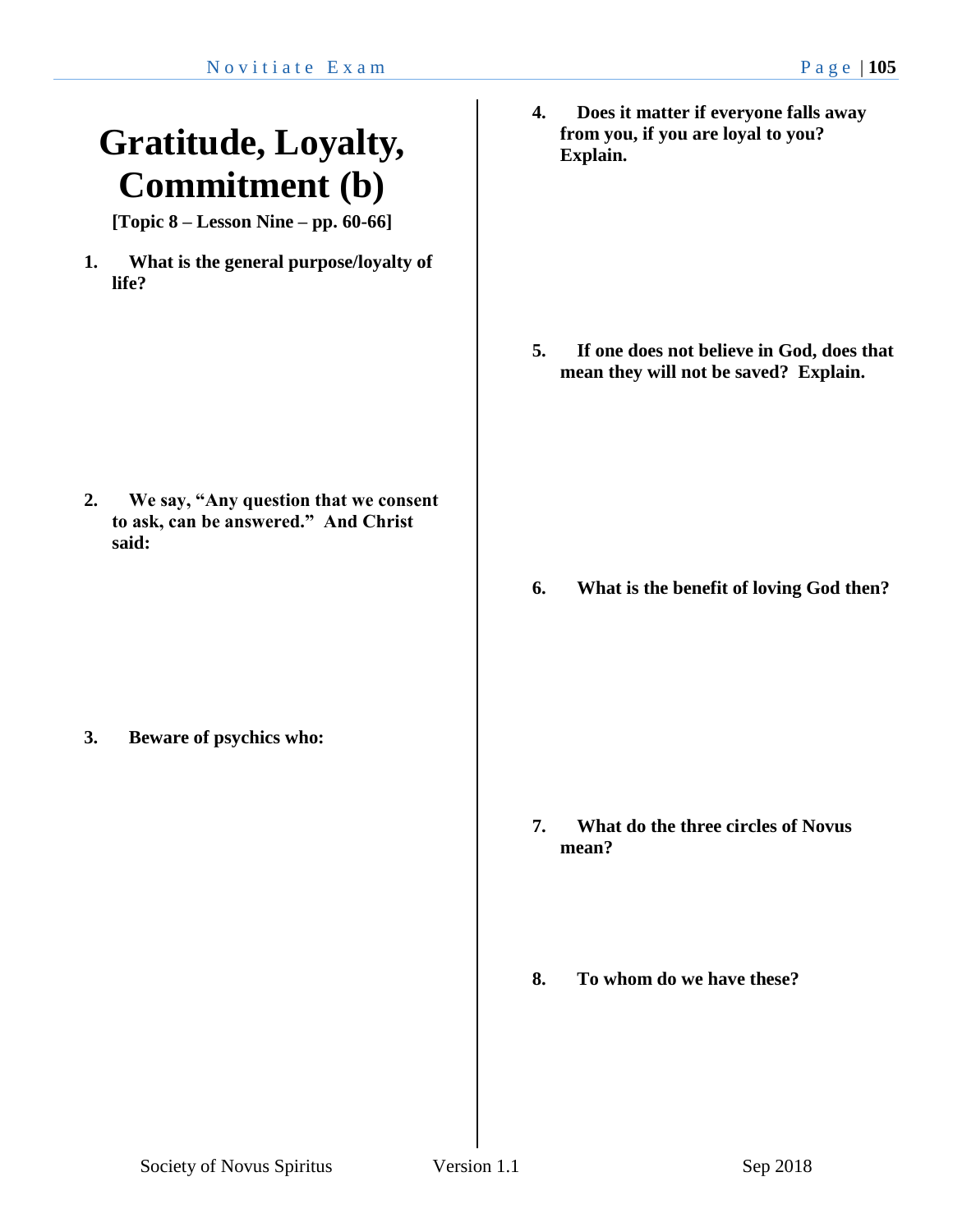- **1. We are rinsing away 2000 years of social, cultural, and religious ignorance. ( )**
- **2. When a religion is built on judgment, it comes back in almost Instant Karma. ( )**
- **3. Anyone with real intelligence talks on the level in which only a few can understand. ( )**

**Discussion: (Choose Two—Identify by number.)**

- *1.* **When we are controlled by anything or anyone or any situation, we have lost our God-Centeredness. Listen to yourself in every area of life. There is no other life more important that yours. No one can judge you but you. No one can love you like you can love you.**
- *2.* **We are a Haven in that we are free of judging the souls of others. Without the guilt, hurt, fear and misconception of being "born-again." Without you feeling sinful, damned, demeaned and small, but large and magnificent.**
- *3.* **When you are convicted enough, people will believe you because of your righteousness.**
- *4.* **Christ's original purpose was to be our friend, but they made him higher than God. He became a commodity.**
- *5.* **When you ask for the White Light of the Hold Spirit, you are asking for the Feminine Principle of nurturing to descend upon you. The "Son" in the Trinity is you. Not just one man, not just Buddha and not just Christ. We make the Triumvirate— Father God, the "we" part, and the Feminine Principle. The Gnostics knew this, and we have regained it.**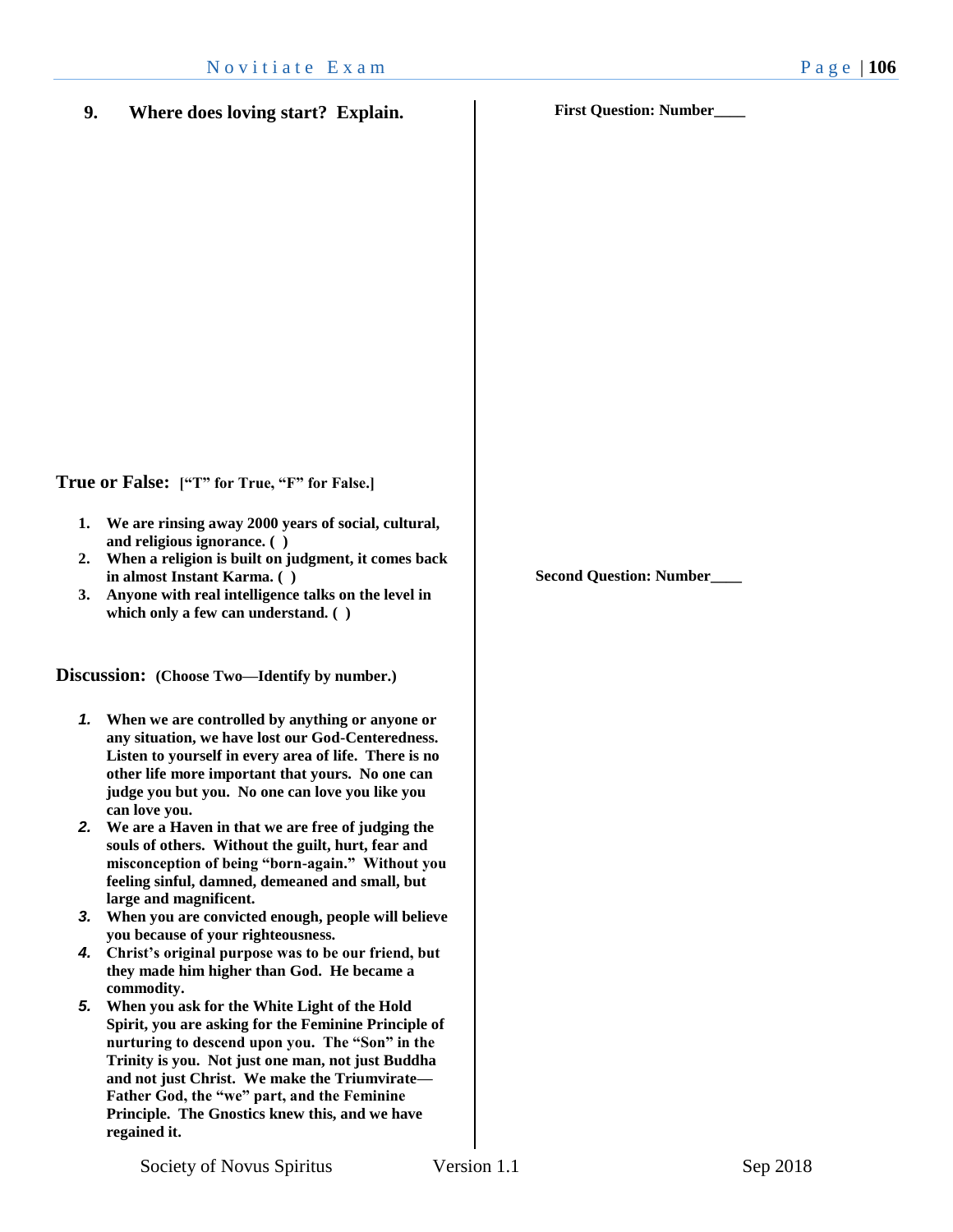### **A Living Religion (a)**

**[Topic 8 – Lesson Ten – pp. 67-79]**

**1. What are Life Themes?**

#### **2. What are the two purposes of reincarnation?**

**3. Can we ignore our Theme? Explain.**

**4. Why should we know our Themes?**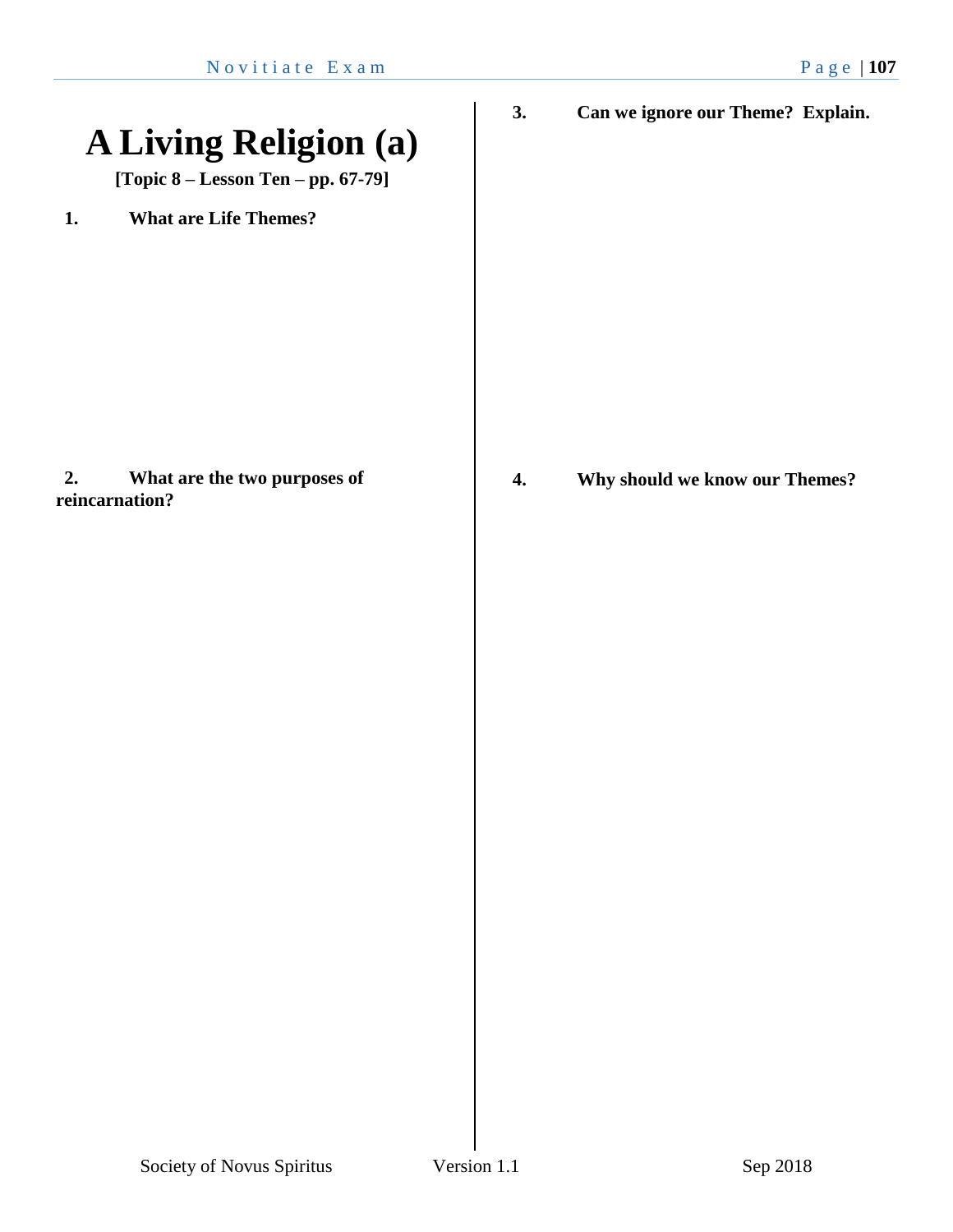#### **Discussion:**

*1.* **What are your two Themes, and how they have influenced your life? See list below. If you read carefully and meditate quietly for a few minutes on each one, one will spring out at you and make more sense than the other. This is more than likely your Theme. [You have a Primary and a Secondary Theme.]**

**Aesthetics Activator Analyzer Banner Carrier Builder Catalyst Cause Fighter Controller Emotionality Experiencer Fallibility Follower Harmony Healer Humanitarian Infallibility Intellectuality Irritant Justice Lawfulness Leader Loner Losing Manipulator Passivity Patience Pawn Peacemaker Performance Persecution Persecutor Poverty Psychic Rejection Rescuer Responsibility Spirituality Survival Temperance Tolerance Victim Victimizer Warrior Wealth Winning**

#### **Answer to Discussion Question:**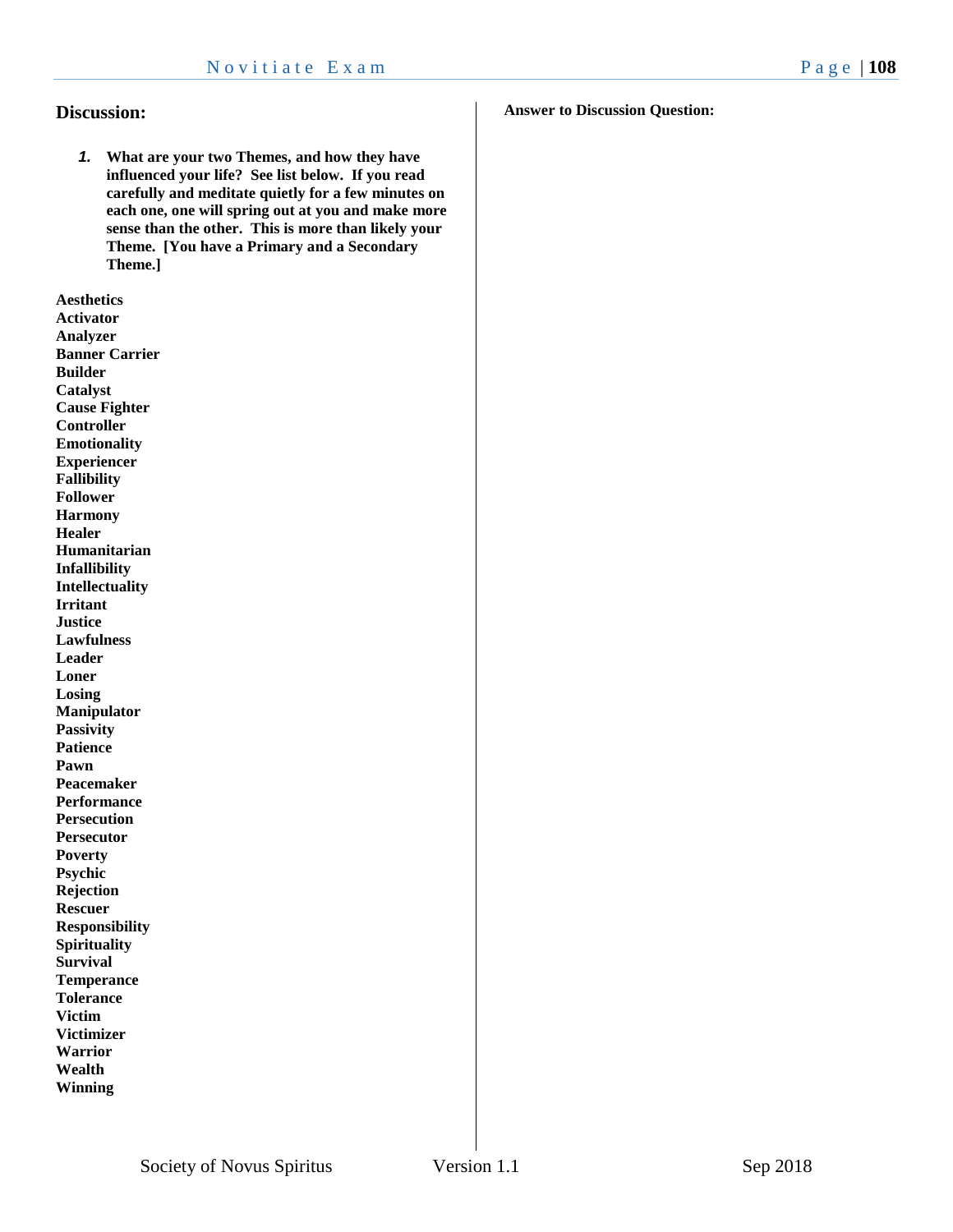| <b>A Living Religion (b)</b><br>[Topic 8 – Lesson Eleven – pp. 80-93]                                | 5.<br>How can we stop cell-memory illnesses?                                                                          |
|------------------------------------------------------------------------------------------------------|-----------------------------------------------------------------------------------------------------------------------|
| How is ours a living religion in the way<br>1.<br>that Christ taught?                                |                                                                                                                       |
| What if people do not like us?<br>2.                                                                 | 6.<br>When are we released from Contracts<br>that we have made with others?                                           |
| How do we stop being taken for<br>3.<br>granted?                                                     | What are the Universal Human<br>7.<br><b>Contracts?</b> What is our ultimate Contract?<br><b>Universal Contracts:</b> |
| Why do we have abilities, likes, dislikes,<br>4.<br>fears, phobias, illnesses not akin to this life? | <b>Our Ultimate Contract:</b>                                                                                         |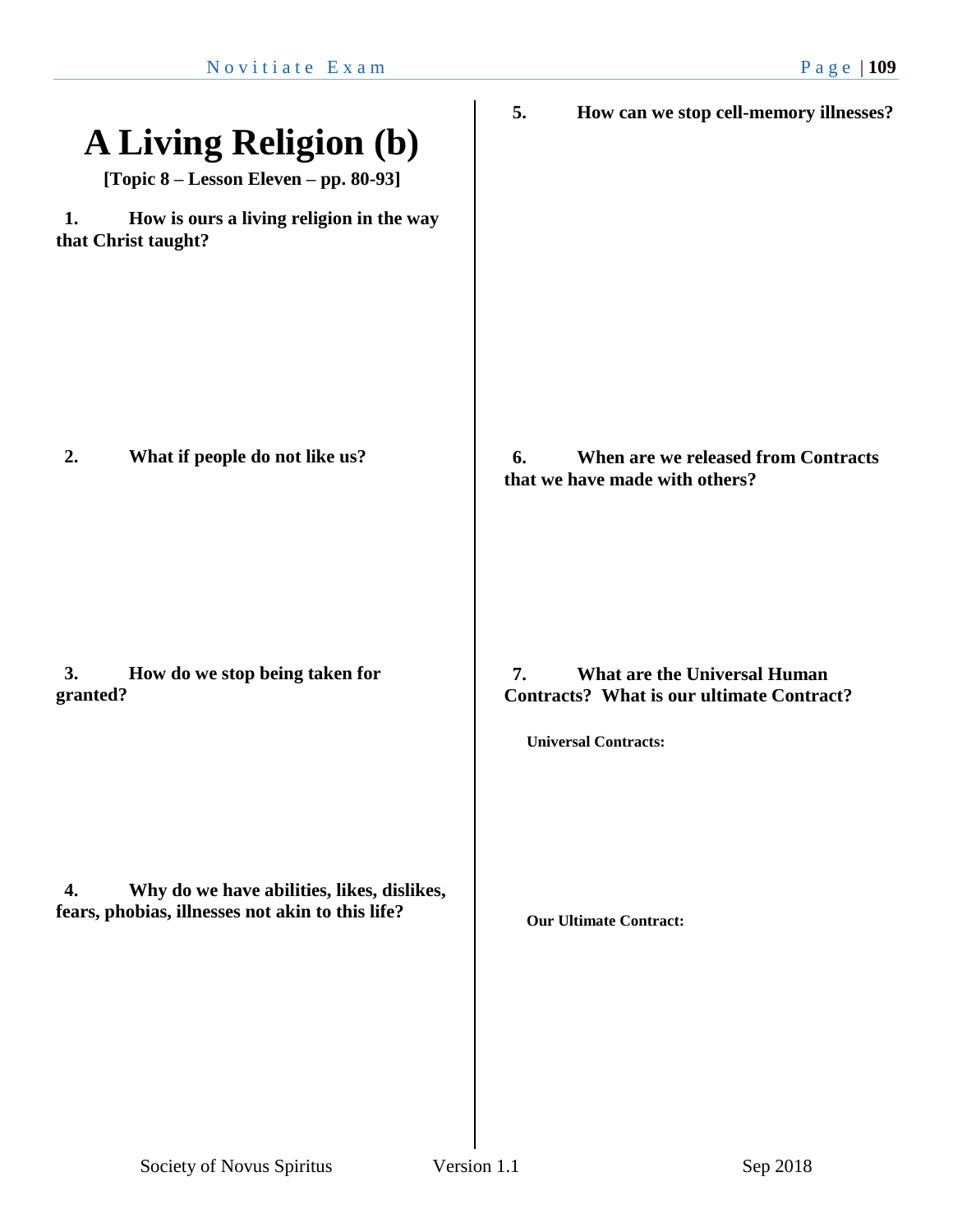#### **Definitions:**

**Morphic resonance:**

**Option Line:**

**True or False: ["T" for True, "F" for False.]**

- **1. Gnosticism is the truest form of Christianity. ( )**
- **2. We believe on faith, not knowing. ( )**
- **3. When you have done something wrong, your soul will tell you. ( )**
- **4. "Sin" is a wrong you commit against yourself. ( )**
- **5. We will reach perfection in this life. ( )**
- **6. The god of fear is a false god. ( )**
- **7. You cannot deliberately negate, hurt or make another suffer by omission or no action. ( )**
- **8. Our sins put Christ on the cross. ( )**
- **9. If we wrote in our Chart to be ill or depressed, we can break that and get rid of the illness. ( )**
- **10. It is human to feel revenge, hatred or righteous anger. God is always there and loves us. ( )**
- **11. The Gnostic Gospels, which were never put in the "Christian" Bible, are the truest Gospels. ( )**
- **12. Most suffering and frustration can be ended when we know that all things are transient. ( )**
- **13. We live in a world of no contracts. We vacillate between being victimized and not caring. ( )**
- **14. We are always in the process of advancing towards spirituality. We never arrive to perfection. ( )**
- **15. Malicious intent brings Instant Retributive karma. Do unto others as you would have done to you. ( )**
- **16. All people like us becoming more spiritual. ( )**
- **17. To reject and not like ourselves is a rejection of God because we are a spark of the Divine. ( )**
- **18. The only guarantees we have in life is that God will always be there and our spiritual evolvement. ( )**

**Discussion: (Discuss both.)**

*1.* **Compare the Gnostic knowledge of salvation to that of Fundamentalist Christianity.** 

*2.* **What emotion are you trying to overcome that drives you crazy? I.e. hostility, frustration, rejection, anger, introversion, disbelief, worry … You have either submerged it, or you have not explored it. Explain the relief of acknowledging it and letting it go.**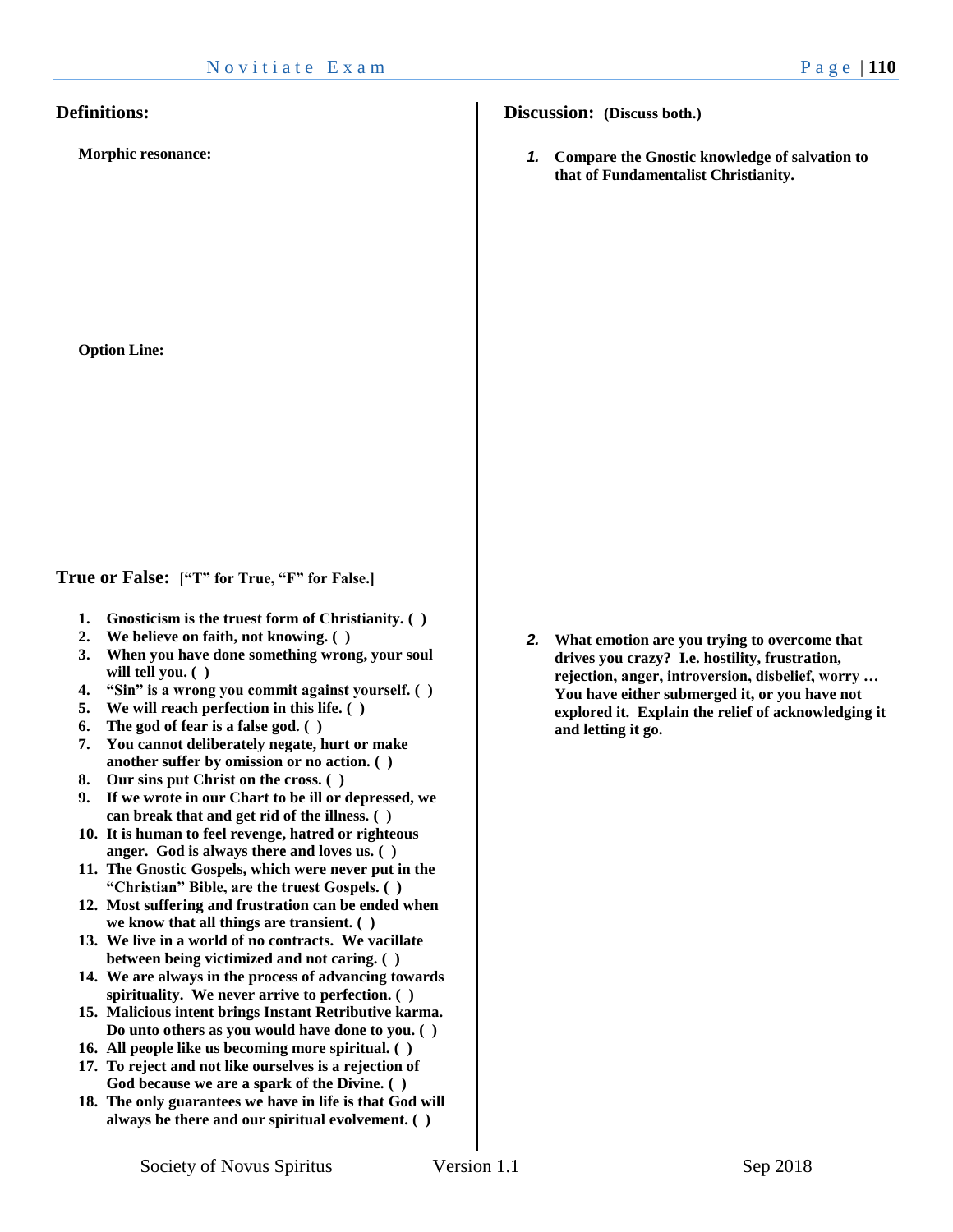| <b>A Living Religion (c)</b><br>[Topic 8 - Lesson Twelve - pp. 93-end]                             | Is it Christian to turn the other cheek?<br>4.<br>Explain. |
|----------------------------------------------------------------------------------------------------|------------------------------------------------------------|
| What good comes out of hard times?<br>1.<br><b>Describe Primary and Secondary</b><br>2.<br>Themes. | 5.<br>How do you find out who you are?                     |
| 3.<br>How does your life cycle-in time of<br>years?                                                | 6.<br>List some tools of spiritual protection.             |